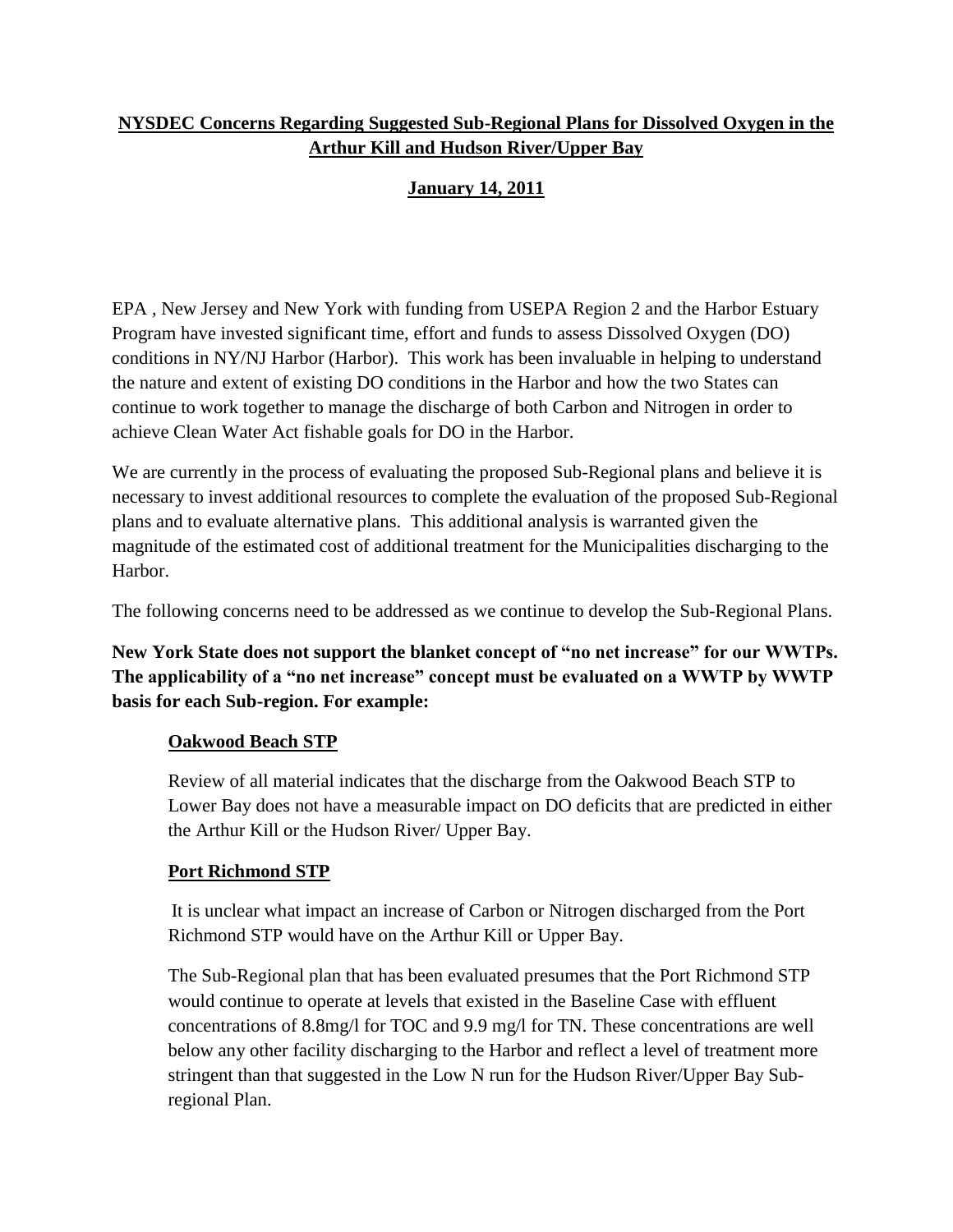### **Arthur Kill Sub-Regional Plan**

The proposed sub-regional plan for the Arthur Kill includes a requirement of LOT treatment for Carbon and Nitrogen from both CSOs and Stormwater.

The model indicates an improvement of 1.2 days of attainment based on application of LOT for Stormwater and CSOs.

Achieving LOT removals for the Nitrogen load from stormwater discharged to the Arthur Kill would reduce the load by approximately 200#s compared to a total load of approximately 8,500#s of Nitrogen that would still remain.

Achieving LOT removals for the Carbon load from stormwater discharged to the Arthur Kill would reduce the load by approximately 700#s compared to a total load of approximately 11,000#s of Carbon that would still remain.

Any decision on requiring additional Stormwater controls beyond current MS4 requirements should be delayed until the Beach Act Criteria for Pathogens is issued and a determination is made regarding the need to alter MS4 requirements to achieve the swimmable goal of the Clean Water Act for the Arthur Kill based on the new and/or revised criteria.

## **Hudson River/ Upper Bay Sub-Regional Plan**

The Sub-regional Plan proposes low level nitrogen reductions to address predicted contraventions of the NYS Marine DO Standard in Hudson River / Upper Bay in the vicinity of Manhattan. This area is subject to significant tidal movement and flow from the Hudson River; as such it is not an area where one would expect to find algal blooms that would significantly contribute to DO deficits. It has not been demonstrated to NYS's satisfaction that Nitrogen is the primary driver of DO problems in this area. New York would like to see a sensitivity analysis run to verify the impacts nitrogen is perceived to be having in this area of the Harbor.

It is suggested that the following loading scenario be evaluated:

NJ discharges and NY discharges (including Port Richmond) to the Hudson River and Upper Bay at projected 2045 flows at 15 mg/l of BOD and 94/95 concentrations of Nitrogen. In NY the projected 2045 flows are less than the design flows.

CSOs and Stomwater Carbon and Nitrogen loading would be the same as the "Revised Planned Improvement" Run.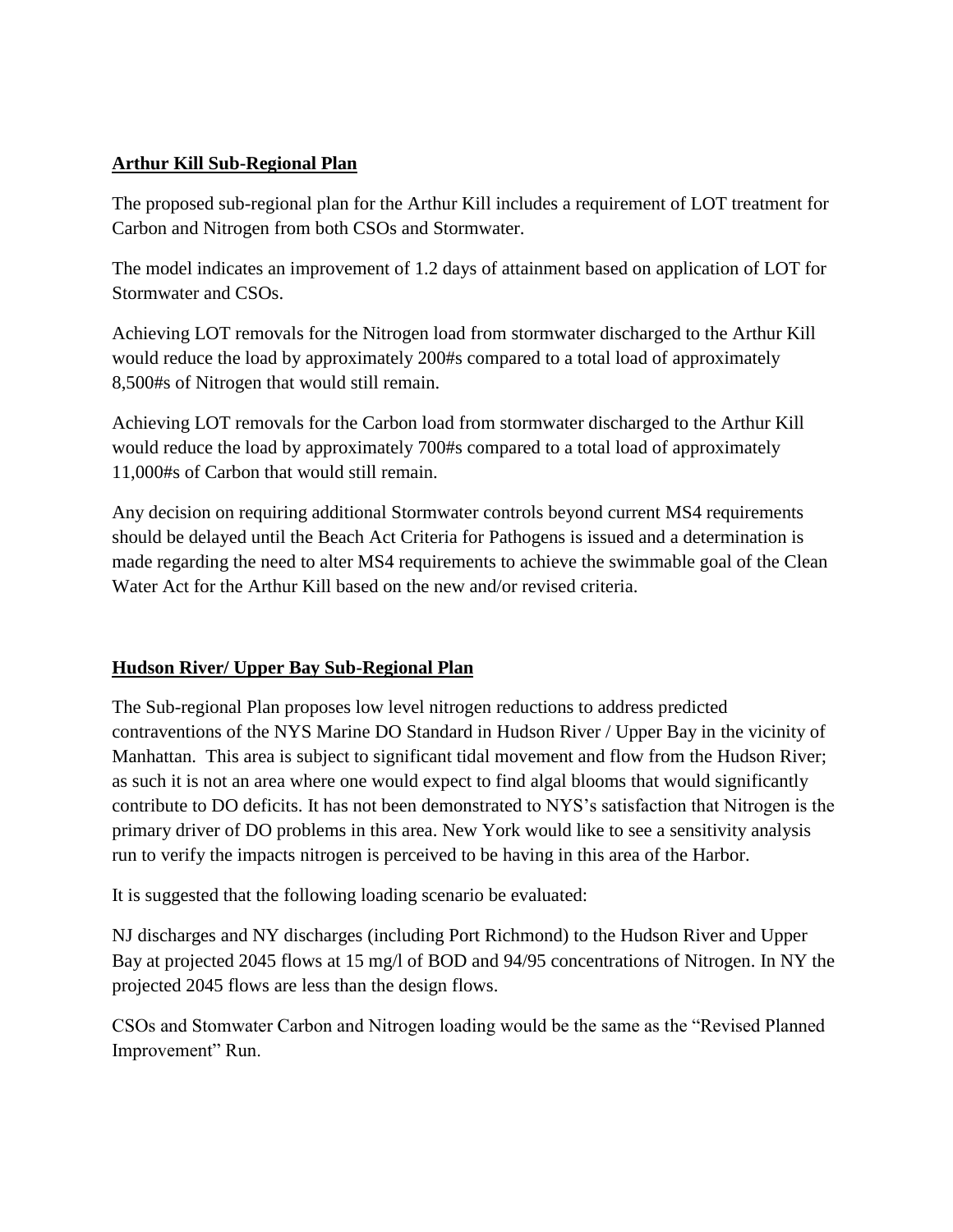The goal for evaluating this loading scenario is to understand what an allowable load to the system would be. Equitable allocation of the allowable load and establishment of seasonal allocations may then be possible.

Any Sub-regional plan for the Hudson must recognize the need to collect current data for Nitrogen from STPs as well as planning for a comprehensive ambient data collection effort to supplement the data collected in 1994/1995.

It will also be necessary to address the timing of any proposed revision to the existing water quality standard for DO in the Hudson River which would have to be coordinated with the Interstate Environmental Commission.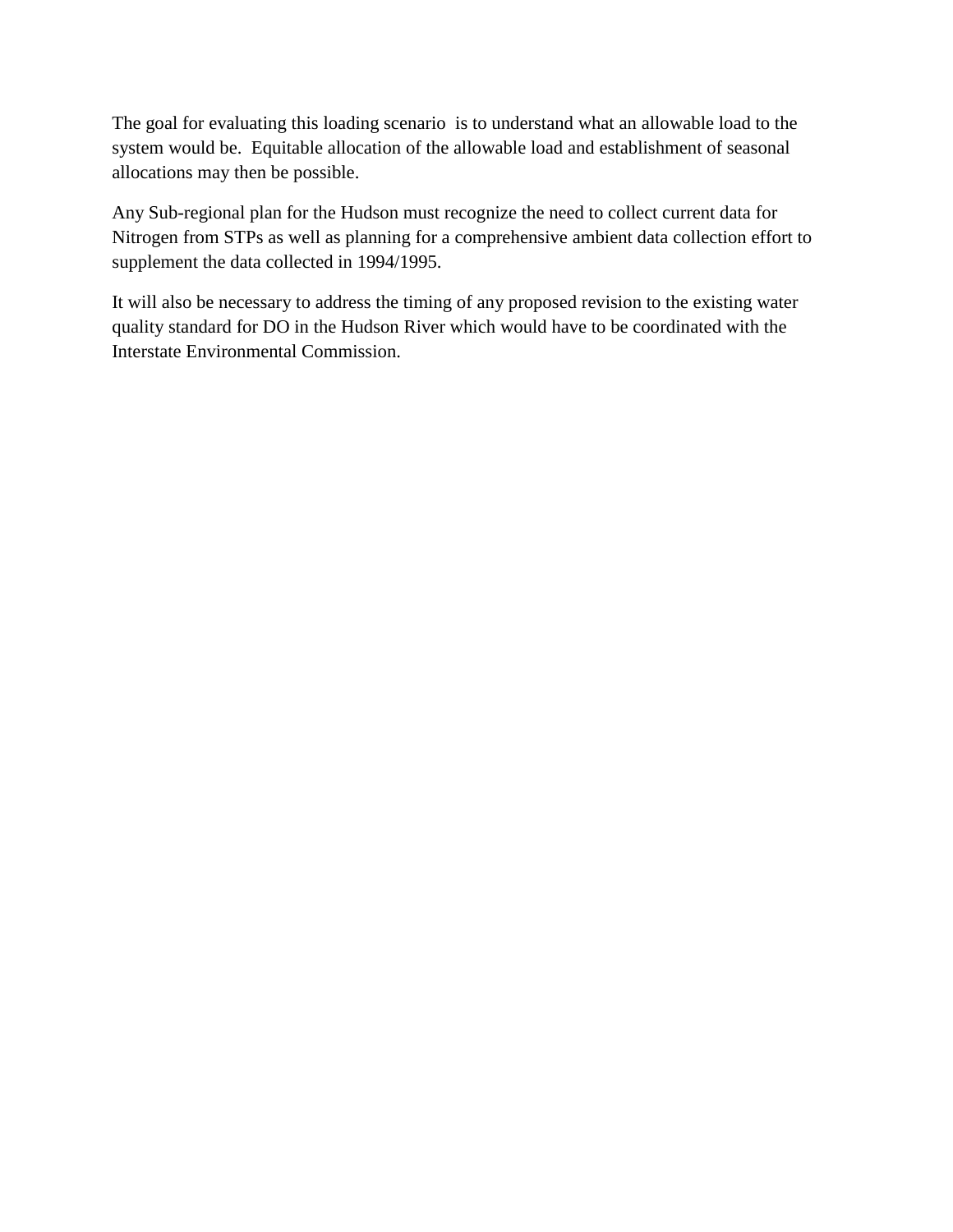#### NY/NJ Harbor Pathogens and Nutrients TMDL Studies

New Jersey Response to "TMDL Plan"

The concept plan entitled "TMDL Plan" shared and discussed at the December 22, 2010 Oversight Meeting was presented as the most recent simulation of the upper limit of water quality improvement (toward attainment of standards consistent with the CWA) that can be attained given limits of technology. Based on the discussion, it was agreed that requiring LOT for CSO and SW in some management areas would result in *de minimus* or no improvement and should be deleted from the TMDL Plan. Further, the degree of C and N reduction needed in Hudson River/Upper Bay is still being explored, but is less than LOT for C and N. It was agreed that follow-up discussions regarding key assumptions were needed to further refine the plan. New Jersey made clear that it is essential to vet the revised assumptions with sectors of the public that have not been fully engaged in the process, but will be affected by the outcomes, prior to expending resources on additional simulations and formulating a revised proposed plan (for example, municipalities). New Jersey also stated that the "substantial and widespread economic and social impact" criterion for a UAA must be explored and factored into a revised TMDL plan prior to proposal.

New Jersey has consistently held that the pathogen and nutrient TMDLs must be considered concurrently because of the anticipated significant cost associated with treatment improvements and the multiple drivers for technology choices (C, N and pathogen reduction). New Jersey economists are analyzing the EPA guidance for assessing user cost burden and the cost information available to date to begin to define the economic impact in UAA terms and to define the additional information that would need to be obtained from the regulated community (dischargers and local government units) to complete the analysis. This would form the basis for a revised TMDL plan that will include the load reductions that are reasonable, the water quality improvement these reductions will achieve, the revised SWQS that align with achievable water quality improvement and a blueprint for permit actions that would implement the load reductions that are based in sound science and full consideration of economic impact. To be fully transparent, each of the significant milestones in reaching this objective must be vetted with the affected public. As stated above, this would start with airing the assumptions that drive the simulations. This would be followed by airing the results of a simulation that incorporates the agreed upon assumptions, which would define the water quality improvements that can be achieved, and the associated cost analysis for a UAA, which may require additional information to be provided by the regulated entities. The final preproposal vetting would be the strawman plan incorporating the UAA analysis of what can be attained in consideration of user cost burden.

Some specifics on the remaining significant issues with the draft TMDL Plan follow:

1. Water quality outcomes for DO with application of the proposed levels of treatment should be based on permitted flows.

Except for dischargers to Hudson River, LOT is called for at the STPs. The water quality outcomes attributed to the draft TMDL Plan are based on LOT concentrations and existing flows. Effluent limits set by applying LOT to existing flows would result in effluent limits that could not be met when flows are generated by authorized but as yet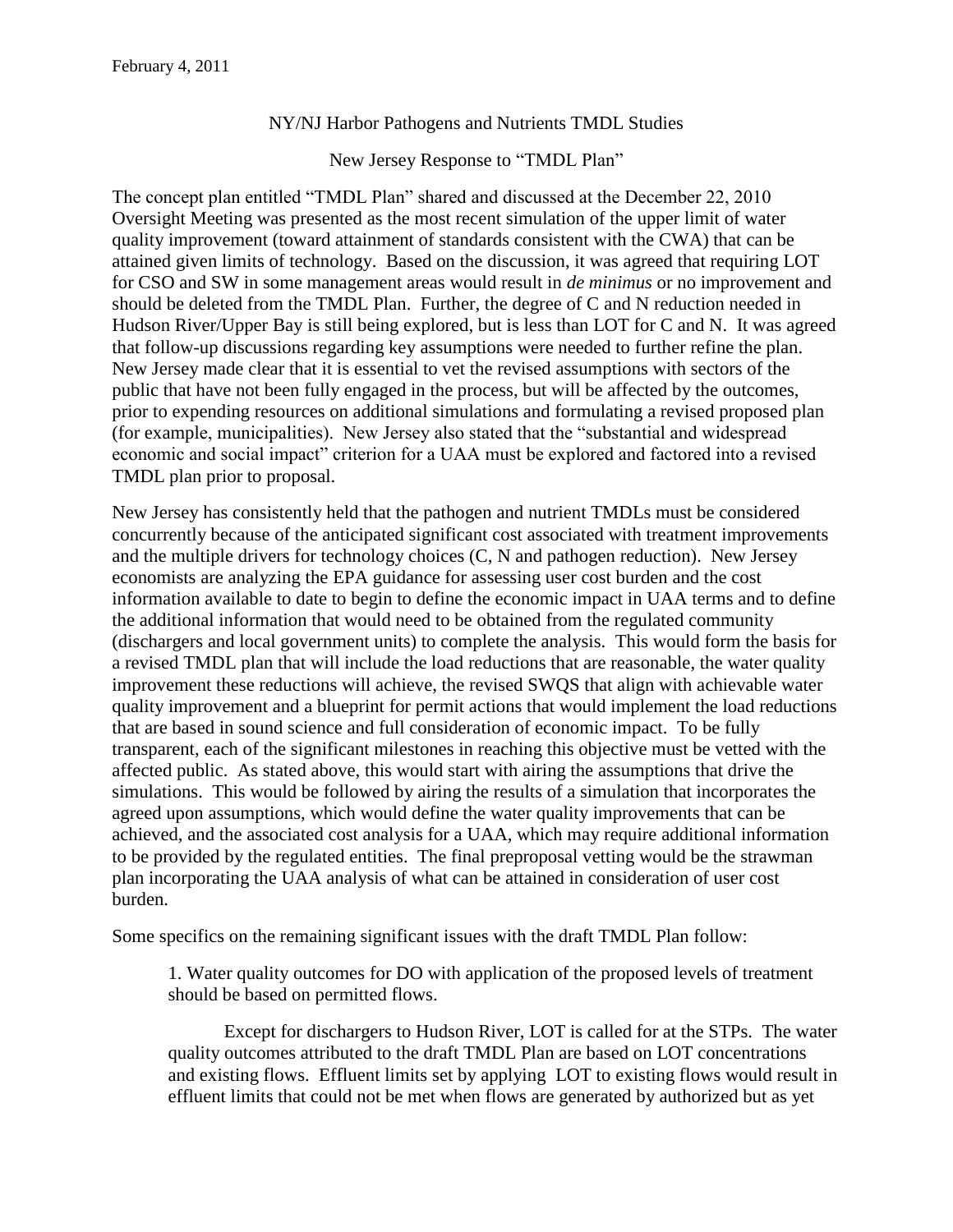unrealized connections, redevelopment or future development within the currently valid permits. Note: the permitted flows are consistent with the planned future flows in the adopted water quality management plans for the affected service areas. Where LOT is proposed, the water quality outcomes must assume flows consistent with currently valid permitted flow levels.

2. Water quality outcomes should reflect implementation of the TMDLs in the non-tidal Passaic and Raritan Rivers. New Jersey will provide the correct boundary assumptions for relevant parameters after vetting the options and their implications for upstream dischargers.

3. Assumptions regarding the reductions that can be realized from CSO and SW sources should be well within reasonable expectations and should reflect outcomes for the kinds of measures that could be employed in urban settings. To date, no allocation of the load has been to an explicit MOS. The alternative to an explicit MOS is an implicit MOS. Where the MOS will be implicit, it must be justified by use of one or more conservative assumptions in the development of the TMDL. The reductions in C and N load attributed to CSO and SW measures fail in this regard. Specifically:

a. CSO load reduction: As stated above and shown in the table below, CSO controls are proposed only in the Hackensack River and the Passaic River and Newark Bay management zones for both pathogens and C and N. Currently ½-inch Solids/Floatables Control Measures are operational or are being implemented at all CSO discharge points. These screening control measures are comparable to the preliminary treatment facilities that would be incorporated at control facilities that would be implemented to achieve pathogen reductions. The beneficial reductions in carbon and nitrogen loadings attributable to preliminary screening is already experienced or committed as a result of the screening requirements imposed in New Jersey.

The effectiveness of high-rate clarification treatment, a physical and chemical treatment process, is dependent upon the volumetric flow rates and the form and the relative concentration of the targeted pollutant. CSO discharges are highly variable in frequency, duration, and pollutant concentration. The assertion that additional reductions of N or C would result from the implementation of pathogen control measures is not supportable based on the lack of independent validation that non-biological treatment technologies can consistently achieve predictable reductions in C and N. Existing control measures are at or near current LOT for predictable N and C removal. Therefore, as a conservative assumption, no additional reduction in C or N should be assumed in the LOT run regarding CSO loads.

b. SW BMP reduction capabilities proposed in the draft TMDL plan were derived from a study that evaluated BMPs that are not appropriate for implementation in an urban setting. Based on discussions among New Jersey, New York and EPA, it is now agreed that retrofits of urban stormwater facilities is not realistic. Instead, modified reductions associated with stepping up measures already required for MS4 regulated stormwater should replace the assumptions that have been used in simulations to date. These reduction assumptions are as follows: 8% N, 15% C and 10% pathogens.